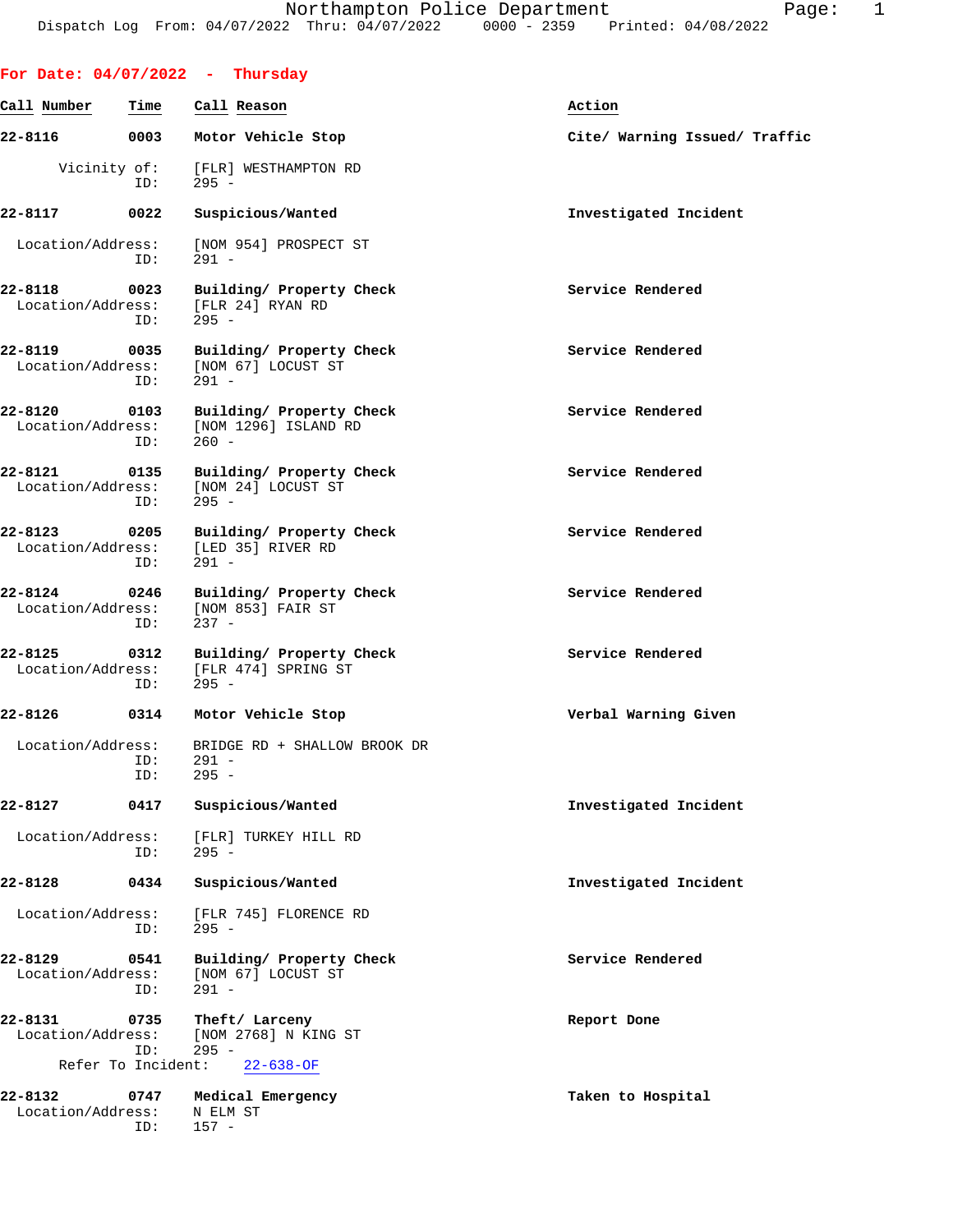|                              |                           | Northampton Police Department<br>Dispatch Log From: 04/07/2022 Thru: 04/07/2022 0000 - 2359 Printed: 04/08/2022 | 2<br>Page:                    |
|------------------------------|---------------------------|-----------------------------------------------------------------------------------------------------------------|-------------------------------|
|                              | Fire Unit:<br>EMS Unit:   | E2-Pumper-Engine 2<br>A01-Fire Ambulance                                                                        |                               |
| 22-8134                      | 0810                      | Traffic, Complaint/Hazard                                                                                       | Investigated Incident         |
| Location/Address:            | ID:                       | KING ST + FINN ST<br>$298 -$<br>$197 -$                                                                         |                               |
| 22-8135                      | 0814                      | Traffic Enforcement/ Radar                                                                                      | Verbal Warning Given          |
| Location/Address:            | ID:                       | KING ST + BARRETT ST<br>$295 -$                                                                                 |                               |
| 22-8137<br>Location/Address: | 0827<br>ID:               | Traffic Accident<br>[NOM 351] PLEASANT ST<br>$298 -$                                                            | Report Done                   |
|                              | Refer To Incident:        | $197 -$<br>$22 - 637 - OF$                                                                                      |                               |
| 22-8139<br>Location/Address: | 0931<br>ID:               | Trespassing/ Unwanted Guest<br>[NOM 299] KING ST<br>$298 -$<br>$197 -$                                          | Service Rendered              |
| 22-8144                      | 1109                      | Traffic, Complaint/Hazard                                                                                       | Area Search Negative          |
| Location/Address:            | ID:<br>ID:                | [FLR] MAIN ST<br>$126 -$<br>$157 -$                                                                             |                               |
| 22-8148                      | 1151                      | Suspicious/Wanted                                                                                               | Area Search Negative          |
| Location/Address:            | ID:<br>ID:                | [NOM 1078] ROUNDHOUSE PLZ<br>$242 -$<br>$295 -$                                                                 |                               |
| 22-8150                      | 1218                      | Traffic, Complaint/Hazard                                                                                       | Area Search Negative          |
| Location/Address:            | ID:                       | [LED 18] HAYDENVILLE RD<br>$295 -$                                                                              |                               |
| 22-8153<br>Location/Address: | ID:<br>ID:<br>ID:         | 1238 Public Service, Check Welfare<br>MOSER ST<br>$126 -$<br>$157 -$<br>$COR01 -$                               | Person Gone                   |
| 22-8155<br>Location/Address: | 1253<br>ID:               | Suspicious/Wanted<br>[NOM 188] CENTER ST<br>$300 -$<br>$121 -$                                                  | Report Done                   |
|                              | Refer To Incident:        | $22 - 640 - OF$                                                                                                 |                               |
| 22-8156                      | 1254                      | Traffic Accident                                                                                                | Cite/ Warning Issued/ Traffic |
| Location/Address:            | ID:<br>Refer To Accident: | CONZ ST<br>$242 -$<br>$22 - 124 - AC$                                                                           |                               |
| 22-8157<br>Location/Address: | 1301<br>ID:               | Building/ Property Check<br>[NOM 940] WEST ST<br>$243 -$                                                        | Service Rendered              |
| 22-8160<br>Location/Address: | 1353<br>ID:               | Suspicious/Wanted<br>[NOM 239] PLEASANT ST<br>$300 -$<br>$121 -$                                                | Report Done                   |
|                              | Refer To Incident:        | $22 - 641 - OF$                                                                                                 |                               |
| 22-8162                      | 1429                      | Animal                                                                                                          | Service Rendered              |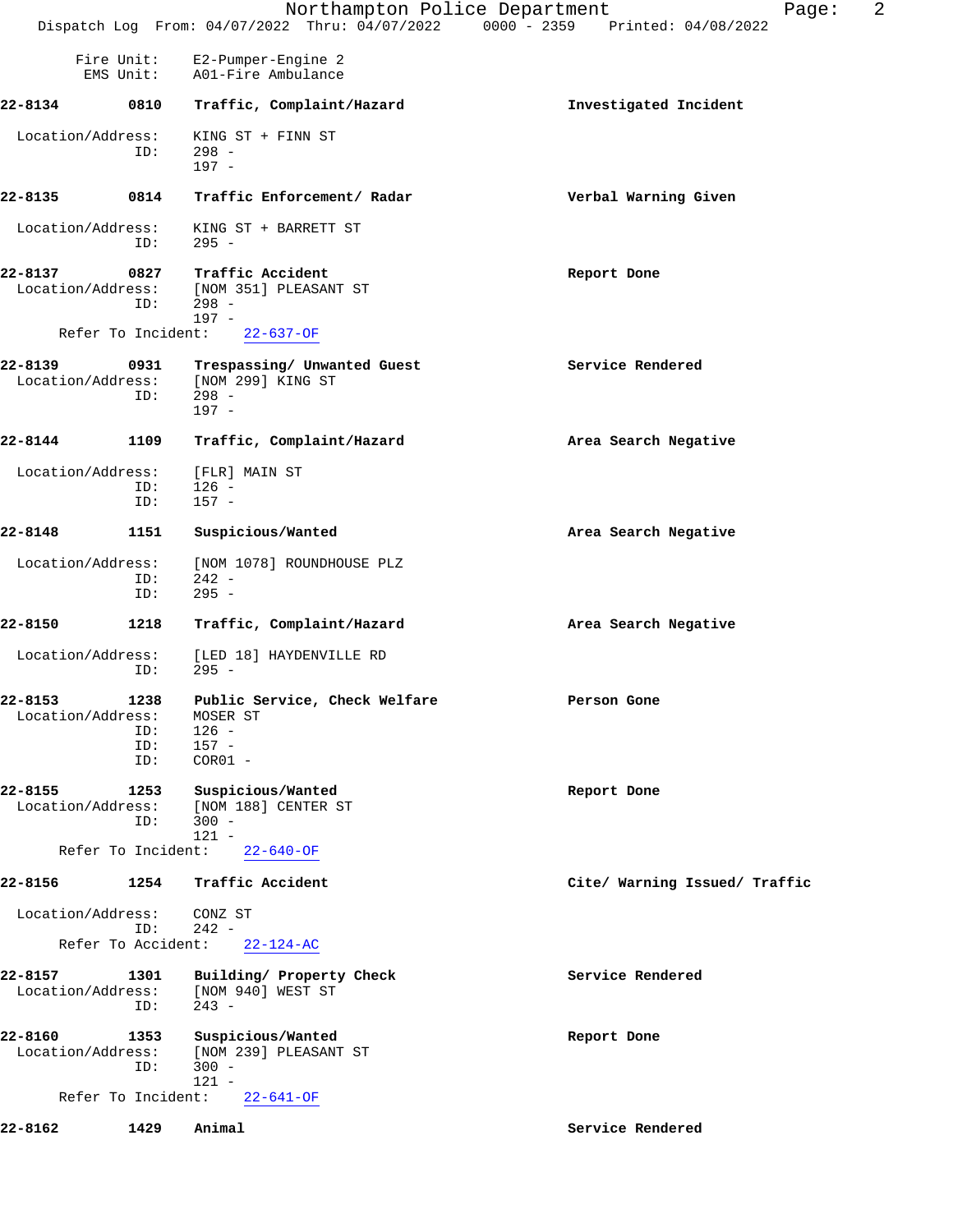|                              |                   | Northampton Police Department                                                      | 3<br>Page:<br>Dispatch Log From: 04/07/2022 Thru: 04/07/2022 0000 - 2359 Printed: 04/08/2022 |
|------------------------------|-------------------|------------------------------------------------------------------------------------|----------------------------------------------------------------------------------------------|
|                              |                   |                                                                                    |                                                                                              |
| Location/Address:            | ID:               | [FLR] BRIDGE RD<br>427 -                                                           |                                                                                              |
| 22-8164                      | 1445              | Animal                                                                             | Service Rendered                                                                             |
| Location/Address:            | ID:               | [FLR] SPRING ST<br>$427 -$                                                         |                                                                                              |
| 22-8165                      | 1459              | Medical Emergency                                                                  | Taken to Hospital                                                                            |
| Location/Address:            | EMS Unit:<br>ID:  | [FLR 8] HIGH ST<br>A02-Fire Ambulance<br>$203 -$                                   |                                                                                              |
| Fire Unit:                   | ID:               | E3-Pumper-Engine 3<br>$216 -$                                                      |                                                                                              |
| 22-8167                      | 1539              | Traffic Accident                                                                   | Investigated Incident                                                                        |
| Location/Address:            | ID:               | [NOM 28] ELM ST<br>$248 -$                                                         |                                                                                              |
| Refer To Incident:           |                   | $22 - 642 - OF$                                                                    |                                                                                              |
| 22-8168                      | 1548<br>ID:       | Alarm/ Burglar/ Holdup Panic<br>Location/Address: [FLR 1548] N FARMS RD<br>$203 -$ | False Alarm                                                                                  |
|                              | ID:               | $287 -$                                                                            |                                                                                              |
| 22-8169<br>Location/Address: | 1604              | Suspicious/Wanted<br>[FLR] TURKEY HILL RD                                          | Report Done                                                                                  |
| Refer To Incident:           | ID:               | $121 -$<br>$22 - 643 - OF$                                                         |                                                                                              |
| 22-8171                      | 1628              | ASSIST OTHER AGENCY                                                                | Service Rendered                                                                             |
| Location/Address:            | ID:               | PLEASANT ST + HOCKANUM RD<br>$287 -$                                               |                                                                                              |
| 22-8175<br>Location/Address: | 1700<br>ID:       | Assist/ Service Calls<br>[NOM 789] BRIDGE ST<br>$242 -$                            | Service Rendered                                                                             |
| 22-8177                      | 1725              | Motor Vehicle Stop                                                                 | Cite/ Warning Issued/ Traffic                                                                |
| Vicinity of:                 | ID:               | SOUTH ST + EDGEWOOD TER<br>$242 -$                                                 |                                                                                              |
| 22-8182                      | 2014              | Suspicious/Wanted                                                                  | Investigated Incident                                                                        |
| Location/Address:            | ID:               | [FLR] OVERLOOK DR<br>$248 -$                                                       |                                                                                              |
| 22-8184                      | 2045              | Disturbance                                                                        | Investigated Incident                                                                        |
| Location/Address:            |                   | [NOM 1274] OLD SOUTH ST                                                            |                                                                                              |
|                              | ID:<br>ID:<br>ID: | $287 -$<br>$216 -$<br>$203 -$                                                      |                                                                                              |
| 22-8186                      | 2102              | Trespassing/ Unwanted Guest                                                        | Area Search Negative                                                                         |
| Location/Address:            |                   | [NOM 184] KING ST                                                                  |                                                                                              |
|                              | ID:<br>ID:        | $216 -$<br>$186 -$                                                                 |                                                                                              |
|                              | ID:<br>ID:        | $203 -$<br>$186 -$                                                                 |                                                                                              |
| 22-8189                      | 2325              |                                                                                    | False Alarm                                                                                  |
| Location/Address:            |                   | Alarm/ Burglar/ Holdup Panic<br>[NOM 1190] KING ST                                 |                                                                                              |
|                              | ID:               | $291 -$                                                                            |                                                                                              |
|                              | ID:<br>ID:        | $236 -$<br>$216 -$                                                                 |                                                                                              |
| 22-8191                      | 2341              | ASSIST OTHER AGENCY                                                                | Report Done                                                                                  |
| Location/Address:            |                   | [HAD] RUSSELL ST                                                                   |                                                                                              |